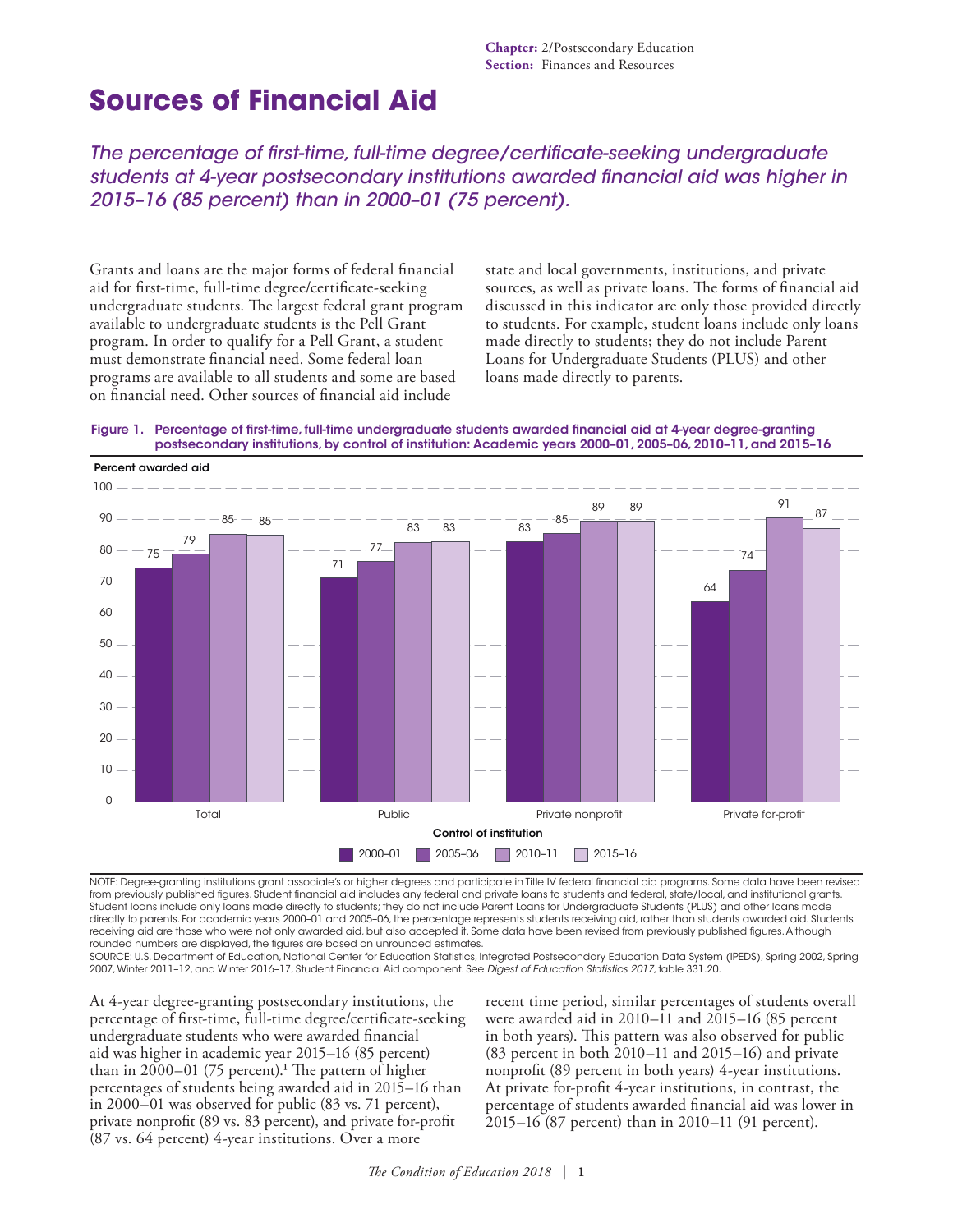## Figure 2. Percentage of first-time, full-time undergraduate students awarded financial aid at 2-year degree-granting postsecondary institutions, by control of institution: Academic years 2000–01, 2005–06, 2010–11, and 2015–16



NOTE: Degree-granting institutions grant associate's or higher degrees and participate in Title IV federal financial aid programs. Some data have been revised from previously published figures. Student financial aid includes any federal and private loans to students and federal, state/local, and institutional grants. Student loans include only loans made directly to students; they do not include Parent Loans for Undergraduate Students (PLUS) and other loans made directly to parents. For academic years 2000–01 and 2005–06, the percentage represents students receiving aid, rather than students awarded aid. Students receiving aid are those who were not only awarded aid, but also accepted it. Some data have been revised from previously published figures. SOURCE: U.S. Department of Education, National Center for Education Statistics, Integrated Postsecondary Education Data System (IPEDS), Spring 2002, Spring 2007, Winter 2011–12, and Winter 2016–17, Student Financial Aid component. See *Digest of Education Statistics 2017*, table 331.20.

At 2-year degree-granting postsecondary institutions, the percentage of first-time, full-time degree/certificateseeking undergraduate students who were awarded financial aid was higher in 2015–16 (78 percent) than in 2000–01 (62 percent). This pattern was also observed at public 2-year institutions (where 75 percent of students were awarded aid in 2015–16 vs. 57 percent in 2000–01), and at private nonprofit 2-year institutions (where 95 percent of students were awarded aid in 2015–16 vs. 78 percent in 2000–01). At private for-profit 2-year institutions, the percentage of students awarded aid was lower in both 2015–16 (86 percent) and 2000–01 (84 percent) than in 2010–11 (90 percent).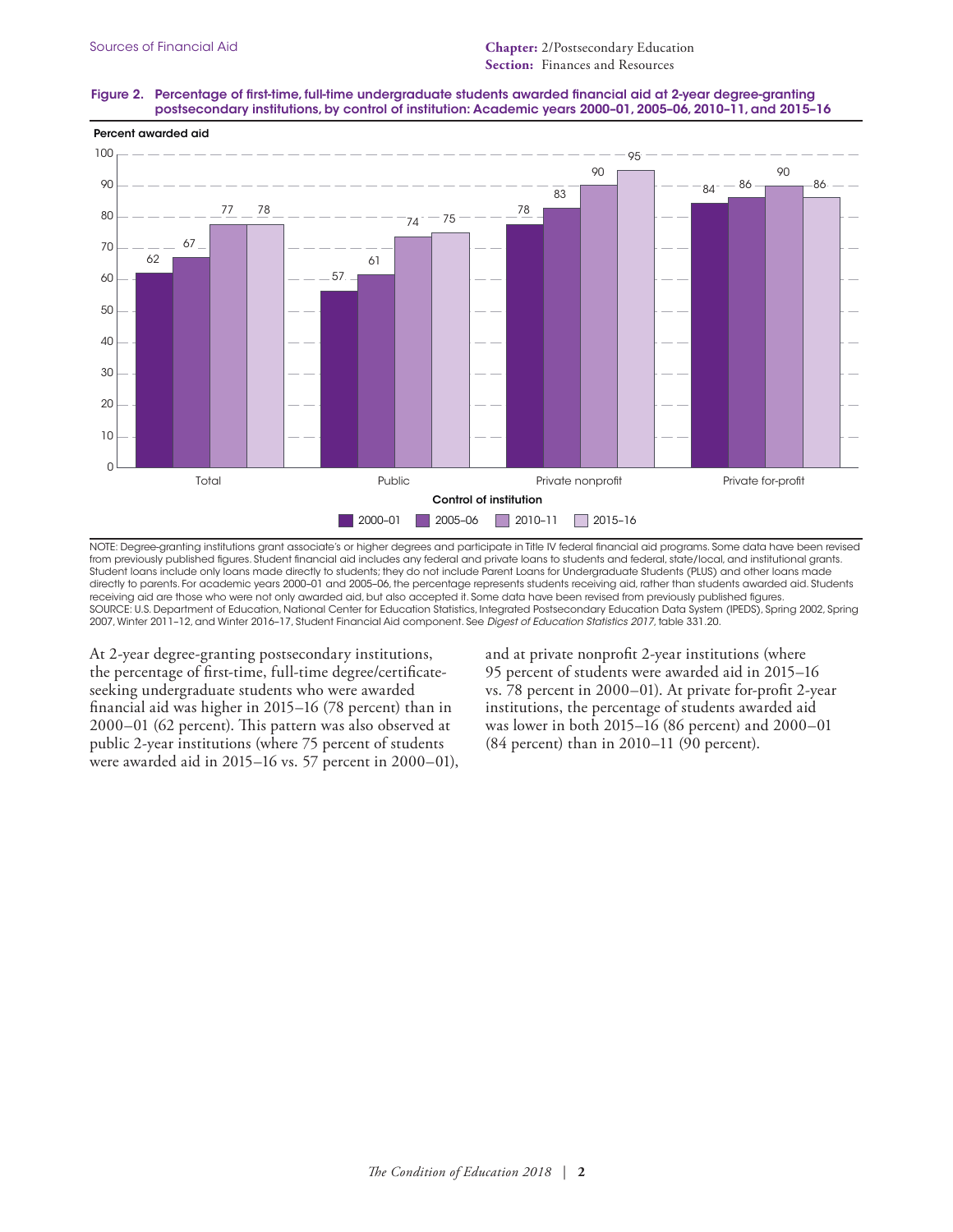### Figure 3. Percentage of first-time, full-time undergraduate students awarded financial aid at 4-year degree-granting postsecondary institutions, by type of financial aid and control of institution: Academic year 2015–16



1 Student loans include only loans made directly to students; they do not include Parent Loans for Undergraduate Students (PLUS) and other loans made directly to parents.

NOTE: Degree-granting institutions grant associate's or higher degrees and participate in Title IV federal financial aid programs. Student financial aid includes any federal and private loans to students and federal, state/local, and institutional grants.

SOURCE: U.S. Department of Education, National Center for Education Statistics, Integrated Postsecondary Education Data System (IPEDS), Winter 2016–17, Student Financial Aid component. See *Digest of Education Statistics 2017*, table 331.20.

The percentage of first-time, full-time degree/certificateseeking undergraduate students at 4-year institutions who were awarded specific types of financial aid varied according to institution control. In academic year 2015–16, the percentage of students awarded federal grants at 4-year institutions was higher at private for-profit institutions (65 percent) than at public institutions (37 percent) and private nonprofit institutions (32 percent). The percentage of students at 4-year institutions awarded state or local grants was higher at public institutions (37 percent) than at private nonprofit

institutions (25 percent) and private for-profit institutions (11 percent). The percentage of students awarded institutional grants at 4-year institutions was higher at private nonprofit institutions (82 percent) than at public institutions (47 percent) and private for-profit institutions (38 percent). The percentage of students awarded student loans at 4-year institutions was highest at private for-profit institutions (73 percent), compared with 59 percent at private nonprofit institutions and 47 percent at public institutions.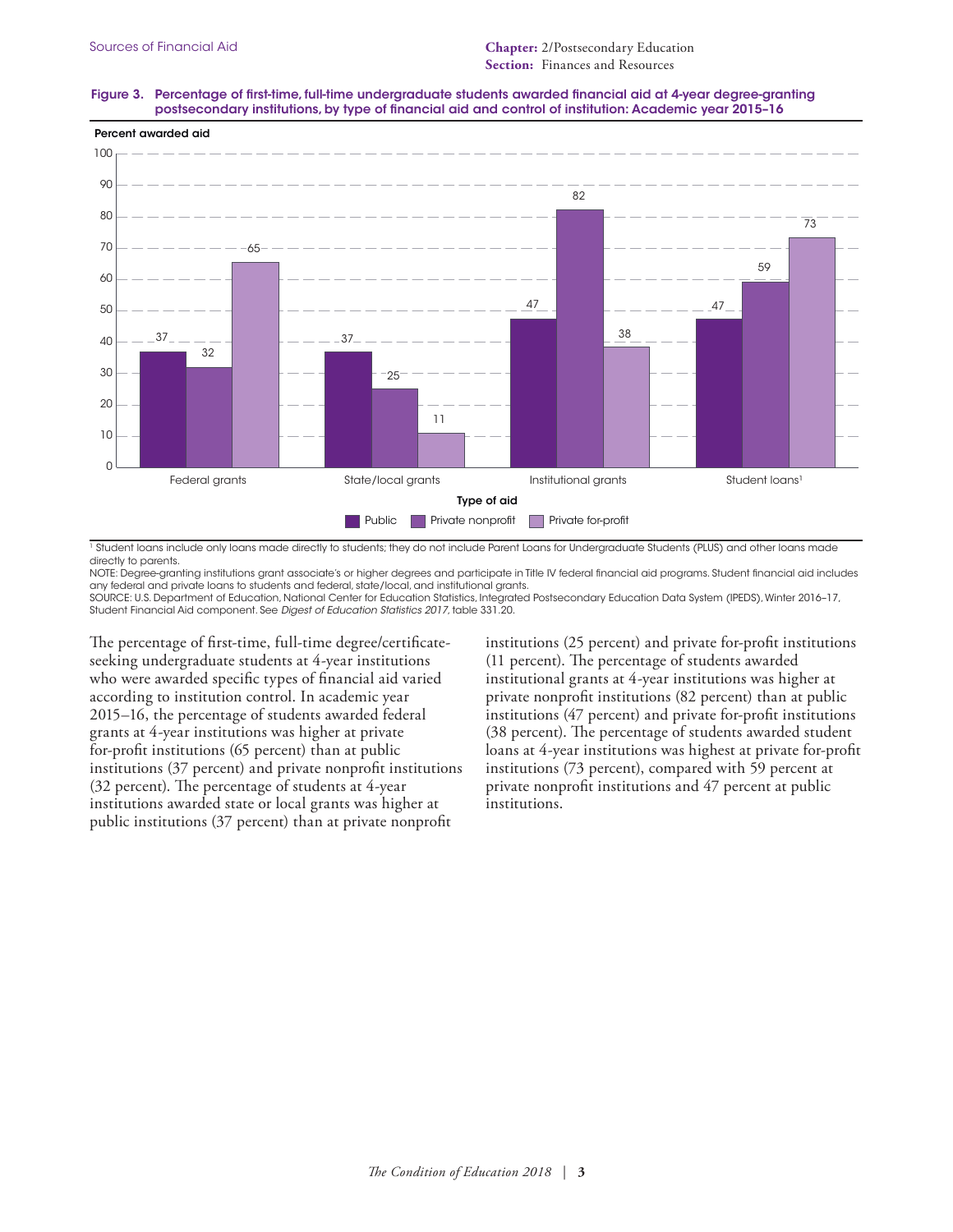## Figure 4. Percentage of first-time, full-time undergraduate students awarded financial aid at 2-year degree-granting postsecondary institutions, by type of financial aid and control of institution: Academic year 2015–16



1 Student loans include only loans made directly to students; they do not include Parent Loans for Undergraduate Students (PLUS) and other loans made directly to parents.

NOTE: Degree-granting institutions grant associate's or higher degrees and participate in Title IV federal financial aid programs. Student financial aid includes any federal and private loans to students and federal, state/local, and institutional grants. Although rounded numbers are displayed, the figures are based on unrounded estimates.

SOURCE: U.S. Department of Education, National Center for Education Statistics, Integrated Postsecondary Education Data System (IPEDS), Winter 2016–17, Student Financial Aid component. See *Digest of Education Statistics 2017*, table 331.20.

The percentage of first-time, full-time degree/certificateseeking undergraduate students who were awarded specific types of financial aid also varied according to institution control at 2-year institutions. In academic year 2015–16, the percentage of students awarded federal grants at 2-year institutions was higher at private nonprofit institutions (82 percent) and private for-profit institutions (72 percent) than at public institutions (53 percent). The percentage of students at public 2-year institutions who were awarded state or local grants (38 percent) was five times higher

than the percentage at private nonprofit 2-year institutions and private for-profit 2-year institutions (both 7 percent). About 30 percent of students at private nonprofit 2-year institutions were awarded institutional grants, compared with 18 percent of students at private for-profit institutions and 13 percent of students at public institutions. The percentages of students at 2-year institutions awarded student loans were higher at private nonprofit institutions (86 percent) and private for-profit institutions (75 percent) than at public institutions (21 percent).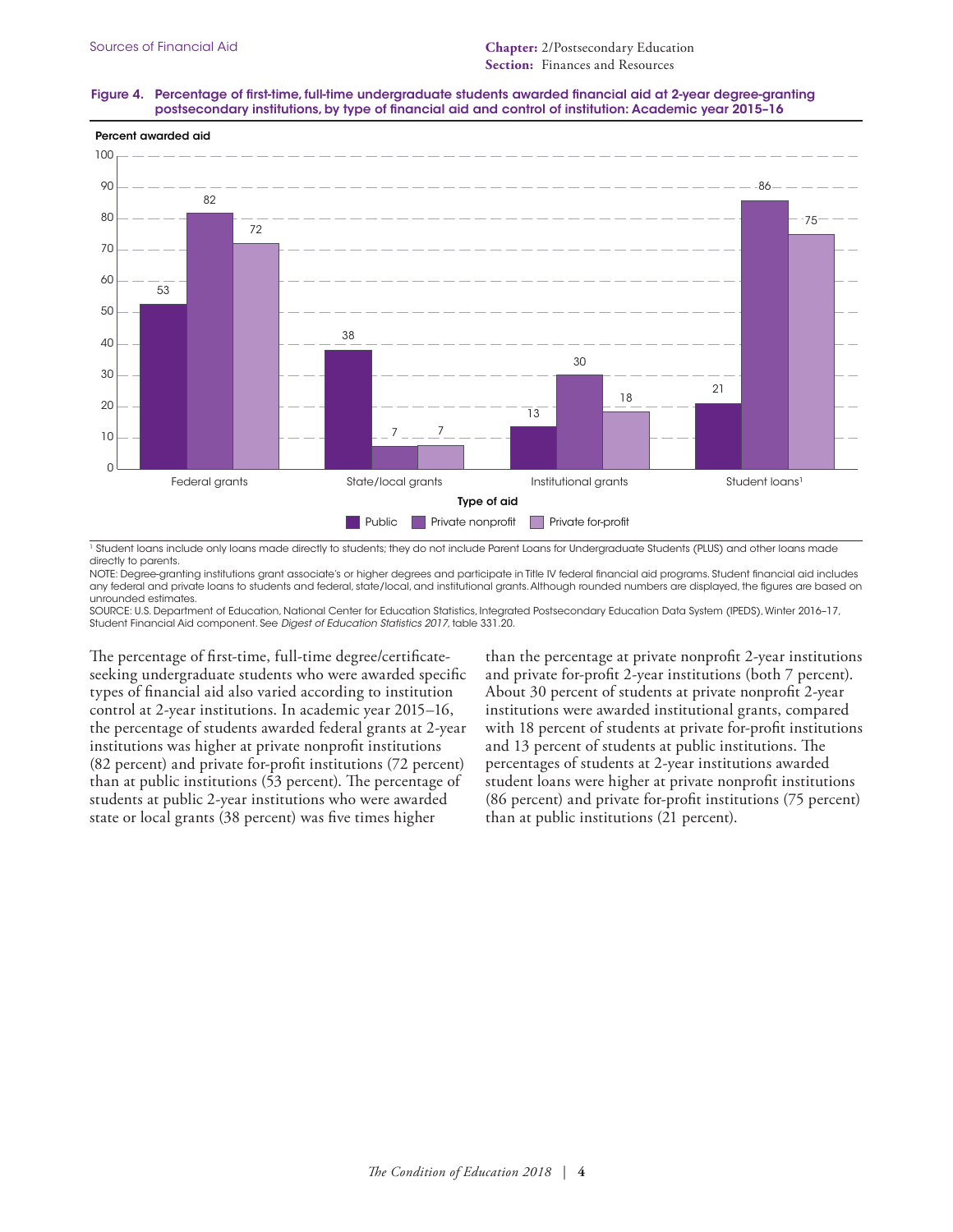#### Figure 5. Average amount of financial aid awarded to first-time, full-time undergraduate students awarded financial aid at 4-year degree-granting postsecondary institutions, by type of financial aid and control of institution: Academic year 2015–16



<sup>1</sup> Student loans include only loans made directly to students; they do not include Parent Loans for Undergraduate Students (PLUS) and other loans made directly to parents.

NOTE: Degree-granting institutions grant associate's or higher degrees and participate in Title IV federal financial aid programs. Student financial aid includes any federal and private loans to students and federal, state/local, and institutional grants. Award amounts are in constant 2016–17 dollars, based on the Consumer Price Index (CPI).

SOURCE: U.S. Department of Education, National Center for Education Statistics, Integrated Postsecondary Education Data System (IPEDS), Winter 2016–17, Student Financial Aid component. See *Digest of Education Statistics 2017*, table 331.20.

Across 4-year institutions, the average federal grant award in academic year 2015–16 ranged from \$4,733 at private forprofit institutions to \$5,022 at private nonprofit institutions. The average state or local grant award ranged from \$3,793 at private for-profit institutions to \$4,091 at private nonprofit institutions (reported in constant 2016–17 dollars). There were larger differences by institution control in average

institutional grant awards. The average institutional grant award at private nonprofit institutions (\$19,173) was more than three times higher than at public institutions (\$5,939) and private for-profit institutions (\$4,203). The average student loan amount was higher at private for-profit institutions (\$8,617) and private nonprofit institutions (\$8,151) than at public institutions (\$6,832).